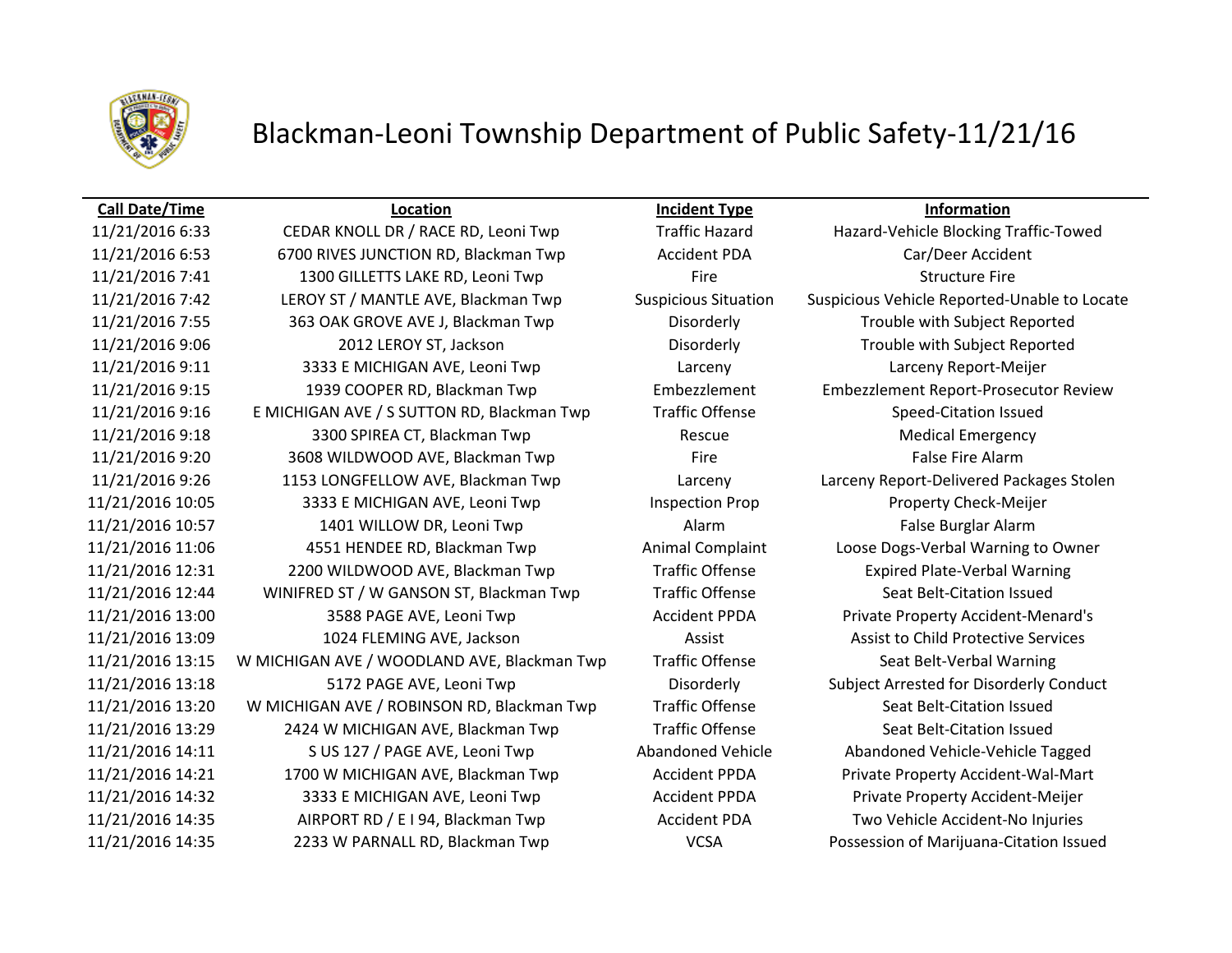

# Blackman-Leoni Township Department of Public Safety-11/21/16

### **Call Date/Time Location Incident Type Information**

11/21/2016 14:37 2200 SPRINGPORT RD, Blackman Twp Rescue Medical Emergency 11/21/2016 14:59 260 KATHY CIR, Blackman Twp Warrants Subject Arrested on Outstanding Warrant 11/21/2016 15:52 1060 WAYNE ST, Blackman Twp Domestic Domestic Dispute-Verbal 11/21/2016 15:59 W MICHIGAN AVE / PERSHING AVE, Blackman Twp Reckless Driving Reckless Driver Reported-Unable to Locate 11/21/2016 16:19 2692 N DETTMAN RD, Blackman Twp Disorderly Trouble with Subject Reported 11/21/2016 16:22 N DETTMAN RD / BLAKE RD, Blackman Twp Traffic Offense Speed-Verbal Warning 11/21/2016 16:30 W MICHIGAN AVE / OAK GROVE AVE, Blackman Twp Traffic Offense Speed-Verbal Warning 11/21/2016 16:34 6900 RIVES JUNCTION RD, Blackman Twp Accident PPDA Private Property Accident-Northwest M.S. 11/21/2016 16:37 1782 W MICHIGAN AVE, Blackman Twp Larceny Shoplifter-American Eagle 11/21/2016 16:47 COOPER RD / ROSEHILL RD, Blackman Twp Disorderly Disorderly Person-Citation Issued 11/21/2016 17:00 6027 ANN ARBOR RD 137, Leoni Twp Rescue Medical Emergency 11/21/2016 17:43 1515 CARMEN DR, Blackman Twp Alarm False Burglar Alarm 11/21/2016 18:24 3555 ONEILL DR, Blackman Twp Embezzlement Embezzlement Report-Prosecutor Review 11/21/2016 18:28 3350 E MICHIGAN AVE, Leoni Twp Accident PPDA Private Property Accident 11/21/2016 19:05 301 CHEROKEE LN, Blackman Twp Disorderly Trouble with Subject Reported 11/21/2016 19:07 5564 RIDGEWOOD VISTA DR, Leoni Twp Disorderly Trouble with Subject Reported 11/21/2016 19:22 1700 W MICHIGAN AVE, Blackman Twp Larceny Shoplifter-Wal-Mart 11/21/2016 20:09 W I 94 / AIRPORT RD, Blackman Twp Motorist Assist Motorist Assist-Vehicle Problems 11/21/2016 20:10 3333 E MICHIGAN AVE, Leoni Twp Domestic Domestic Dispute-Verbal 11/21/2016 20:18 475 HICKORY CT, Summit Twp Assist Assist Assist to Jackson County Sheriff's Department 11/21/2016 21:01 N US 127 / PAGE AVE, Leoni Twp Accident PDA One Vehicle Accident-No Injuries 11/21/2016 22:00 LAURENCE AVE / LORAINE ST, Blackman Twp Traffic Offense Fail to Signal-Verbal Warning 11/21/2016 22:06 830 ROYAL DR, Blackman Twp Disorderly Subjects Refusing to Leave-America's Best Value 11/21/2016 22:37 401 STILLWELL AVE, Leoni Twp Rescue Rescue Medical Emergency 11/21/2016 22:45 2913 ASHTON RIDGE DR, Blackman Twp Rescue Medical Emergency 11/21/2016 23:06 1052 WINIFRED ST, Blackman Twp Animal Complaint Loose Dog-Verbal Warning to Owner 11/21/2016 23:16 W I 94 / WHIPPLE RD, Leoni Twp Traffic Offense Speed-Verbal Warning 11/21/2016 23:33 800 FAIRYLAND AVE, Leoni Twp Disorderly Trouble with Subject Reported